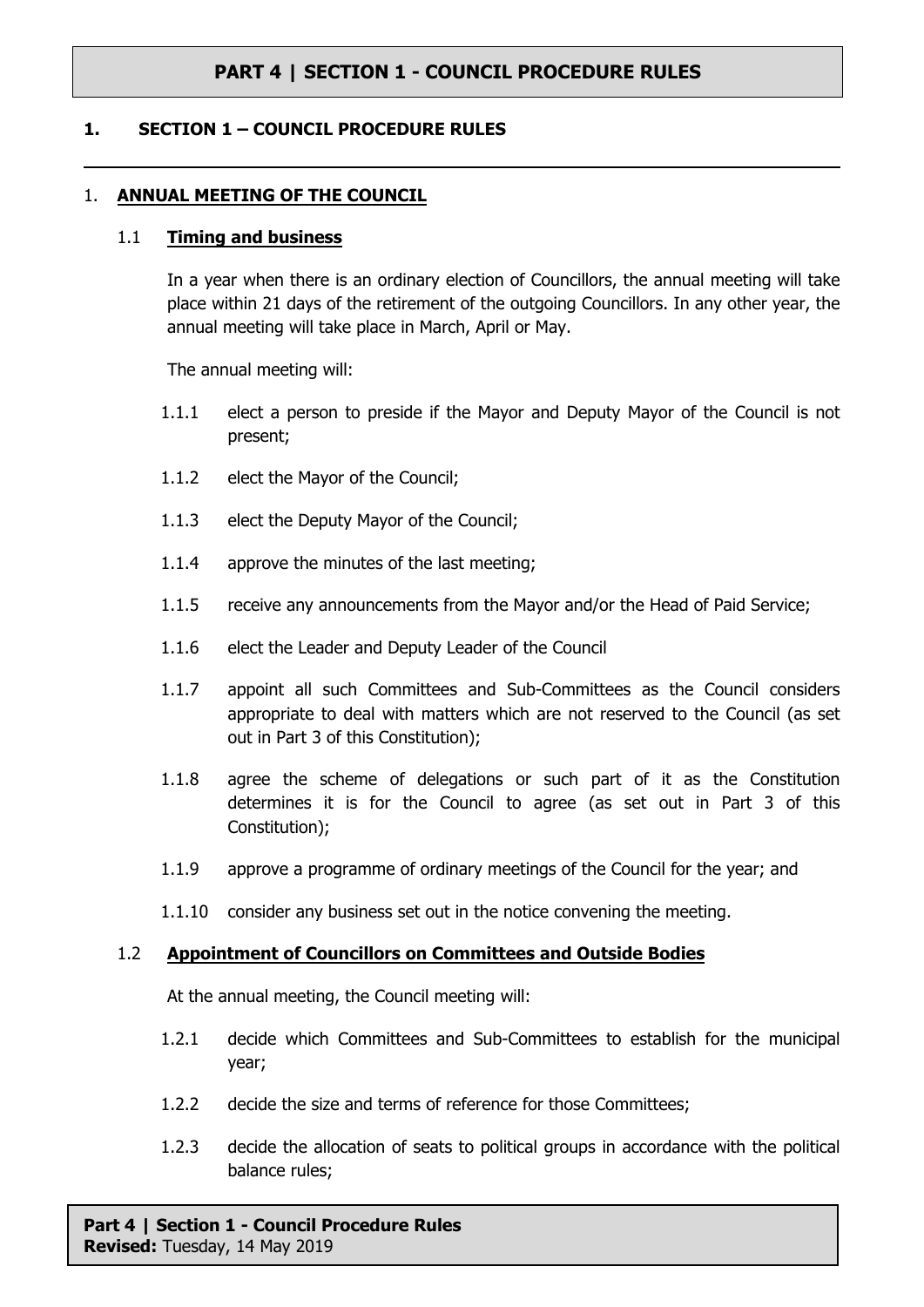- 1.2.4 make appointments to outside bodies except where appointment to those bodies has been delegated by the Council;
- 1.2.5 appoint the Chairs and Vice-Chairs of Committees.

# 2. **ORDINARY MEETINGS**

Ordinary meetings of the Council will take place in accordance with a programme decided at the Council's annual meeting. The order of business at ordinary meetings will be as follows:

- 2.1 elect a person to preside if the Mayor and Deputy Mayor are not present;
- 2.2 approve the minutes of the last meeting;
- 2.3 receive any declarations of interest from Member;
	- 2.3.1 where such interests amount to a Disclosable Pecuniary Interest under the Localism Act 2011, the member must leave the meeting at the time the item arises and must not participate any further in the discussion or vote on that matter. Once the matter is concluded the member may return to continue the other business of the meeting;
- 2.4 receive any announcements from the Mayor, Leader or Chief Executive;
- 2.5 receive questions from, and provide answers to, the public in relation to matters which in the opinion of the Mayor are relevant to the Council's functions;
- 2.6 receive petitions from the public in relation to matters which in the opinion of the Mayor are relevant to the Council's functions;
- 2.7 receive reports from the Council's Committees and receive questions and answers on those reports;
- 2.8 consider any other business specified in the summons to the meeting,
- 2.9 consider motions; and
- 2.10 deal with questions from Members in accordance with Rule [13](#page-7-0).

# 3. **EXTRAORDINARY MEETINGS**

# 3.1 **Calling extraordinary meetings**

The Chief Executive may call Council meetings in addition to ordinary meetings and those listed below may request the Chief Executive to call additional Council meetings:

- 3.1.1 the Council by resolution;
- 3.1.2 the Mayor of the Council;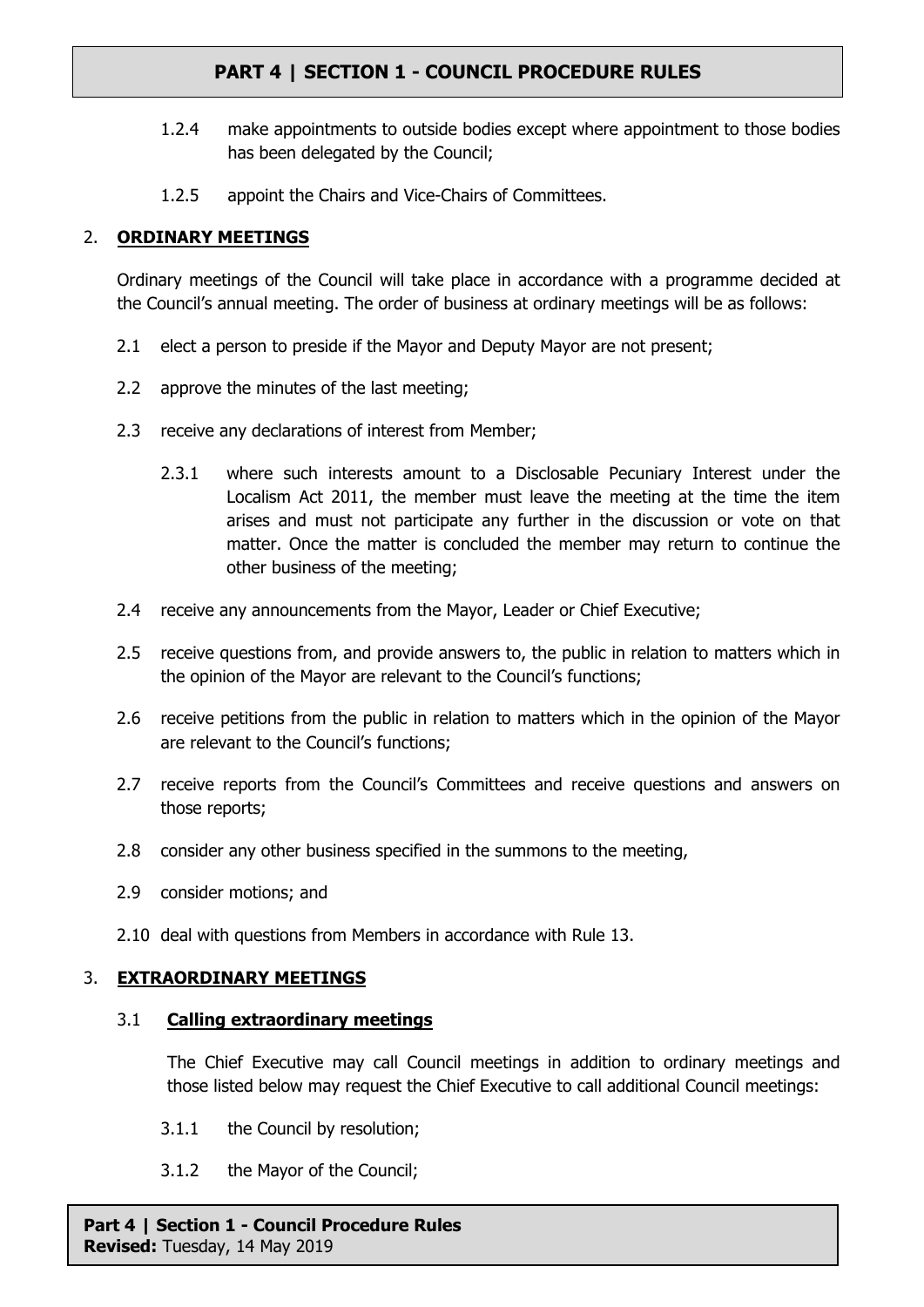- 3.1.3 the Monitoring Officer; or
- 3.1.4 any five Members of the Council if they have signed a requisition presented to the Mayor of the Council and he has refused to call a meeting or has failed to call a meeting within seven days of the presentation of the requisition.

## 3.2 **Business**

The business to be conducted at an extraordinary meeting shall be restricted to the item of business contained in the request for the extraordinary meeting and there shall be no consideration of previous minutes or reports from committees etc. except that the Mayor may at his absolute discretion permit other items of business to be conducted for the efficient discharge of the Council's business.

# <span id="page-2-2"></span>4. **TIME, PLACE AND DURATION OF MEETINGS**

## 4.1 **Time and Place of Meetings**

The time and place of meetings will be determined by the Chief Executive and notified in the summons. Council meetings will ordinarily meet in the Council Offices.

## 4.2 **Duration of Meetings**

- <span id="page-2-0"></span>4.2.1 At an ordinary meeting of the Council, when 3 hours have elapsed after the commencement of the meeting, the Mayor shall, at the conclusion of the debate on the item of business then under consideration, put the matter to the vote.
- <span id="page-2-1"></span>4.2.2 If there are other motions or recommendations on the agenda that remain to be dealt with they will be deemed formally moved and seconded (together with any amendments). No speeches will be allowed on these items and the vote will be taken in the usual way.
- 4.2.3 During the process set out in paragraphs [4.2.1](#page-2-0) and [4.2.2](#page-2-1) above the only other motions which may be moved are that a matter be withdrawn under Rule [16.8](#page-14-0), that a particular Rule be suspended under Rule [24.1](#page-19-0) or that a matter be delegated or referred to the Executive, a Committee or Sub-Committee for decision or report under Rule [15.](#page-11-0)
- 4.2.4 When all motions and recommendations have been dealt with, the Mayor will declare the meeting closed.

# 5. **NOTICE OF AND SUMMONS TO MEETINGS**

The Chief Executive will give notice to the public of the time and place of any meeting in accordance with the Access to Information Procedure Rules. At least five clear days before a meeting, the Chief Executive will send a summons signed by them to every Member of the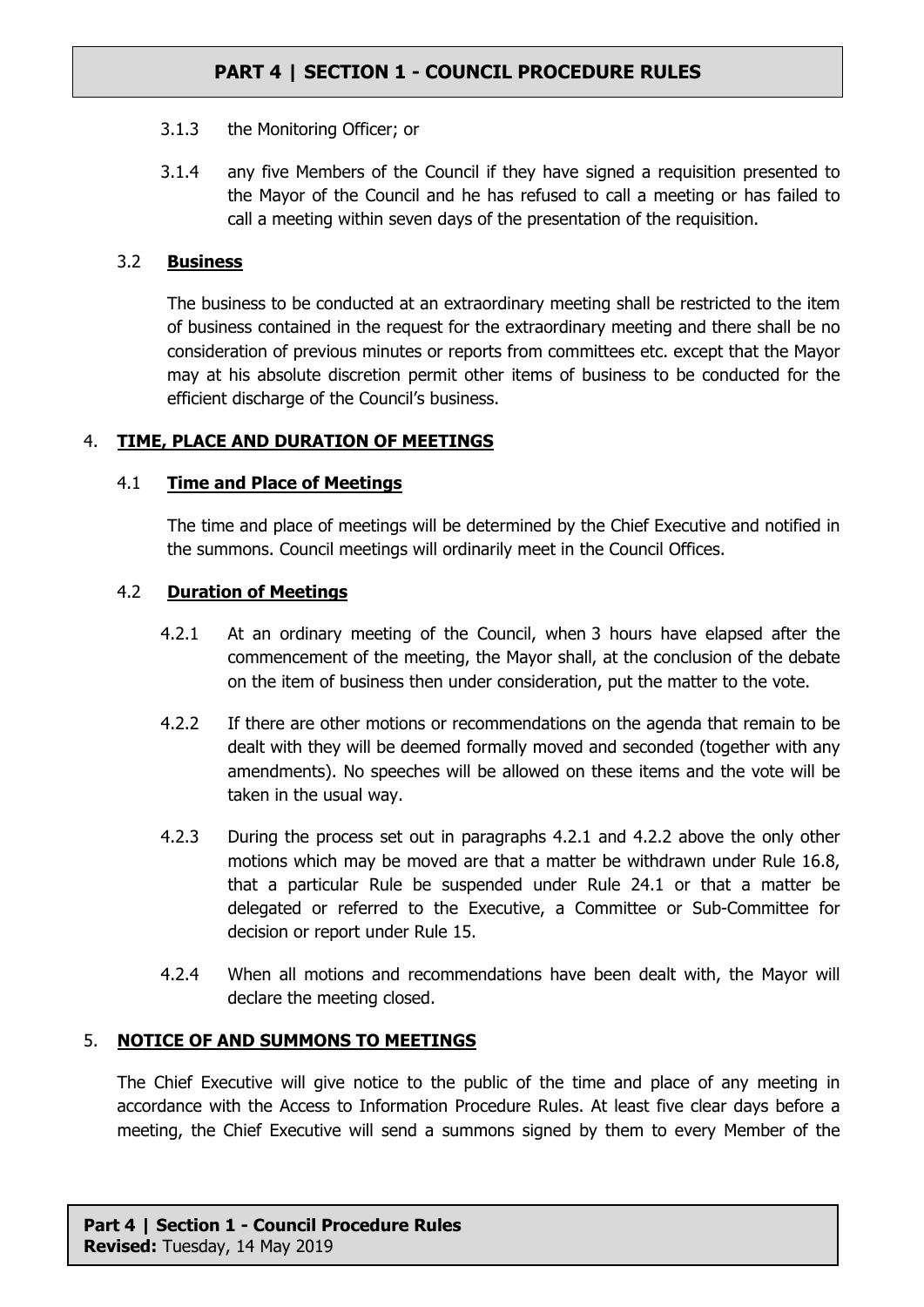Council. The summons will give the date, time and place of each meeting and specify the business to be transacted, and will be accompanied by such reports as are available.

# 6. **CHAIR OF MEETING**

- 6.1 The person presiding at the meeting may exercise any power or duty of the Mayor. Where these rules apply to Committee and Sub-Committee meetings, references to the Mayor also include the Chair of Committees and Sub-Committees.
- 6.2 An item of business may not be considered by the Chair of a meeting unless:-

(a) a copy of the agenda including the item is open to inspection by members of the public for at least five clear working days (before the meeting or where the meeting is convened at shorter notice, from the time the meeting is convened); or

(b) by reason of special circumstances (which shall be specified in the minutes), the Chair of the meeting is of the opinion that the item should be considered as a matter of urgency.

- 6.3 The order of business can be altered by the Chair, if agreed by all members present.
- 6.4 The Chair of any Committee or Sub-Committee may withdraw any item or report from the Agenda.
- 6.5 The Leader, Deputy Leader or any other member present may propose a motion to withdraw any item or report on the Agenda at Council.

# <span id="page-3-0"></span>7. **QUORUM**

- 7.1 Subject to any specific statutory requirement, the quorum of a meeting will be one third of the whole number of Members who have the right to vote at that meeting, provided that no business shall be transacted at any meeting if less than three persons entitled to vote are present.
- 7.2 During any meeting if the Mayor counts the number of Members present and declares there is not a quorum present, then the meeting will adjourn immediately. Remaining business will be considered at a time and date fixed by the Mayor. If he does not fix a date, the remaining business will be considered at the next ordinary meeting.

# 8. **CANCELLATION OF MEETINGS**

The Chief Executive is authorised to cancel a meeting where the agenda has already been issued if it is considered expedient to do so. Before exercising this authority, the Chief Executive will consult with the Leader of the Council and the appropriate Chair. Any outstanding business will be held over to the next scheduled meeting or on a date to be arranged.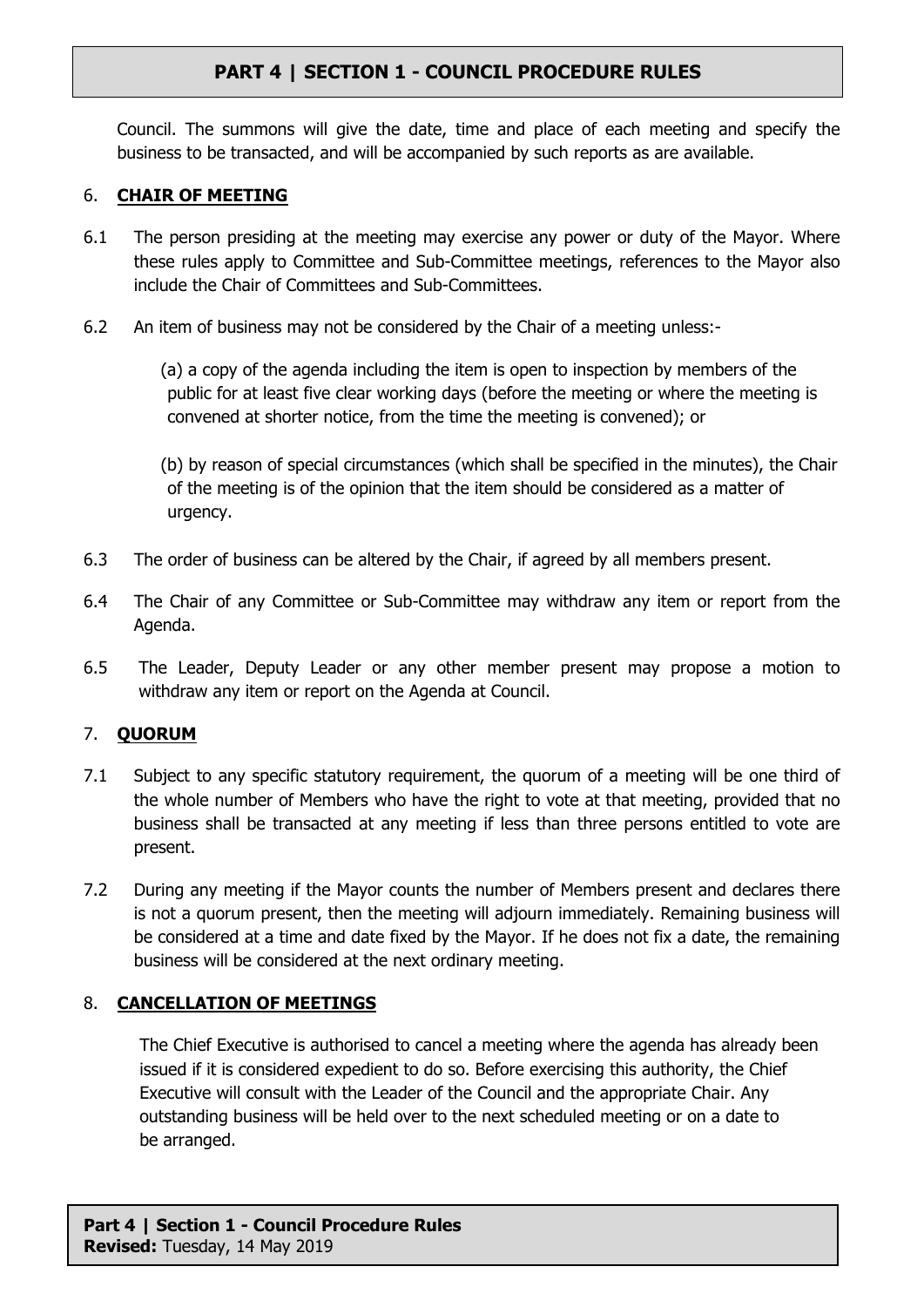#### 9. **RECORDED MEETINGS**

9.1 Members of the public and press may film, photograph or make sound recordings etc. of proceedings at Council meetings in accordance with the Openness of Local Government Bodies Regulations 2014.

#### 10. **QUESTIONS BY THE PUBLIC**

#### 10.1 **General**

- 10.1.1 At the discretion of the Mayor, members of the public may ask questions of members at ordinary meetings of the Council.
- 10.1.2 The total time allocated for questions by the public should be limited to 30 minutes.

#### 10.2 **Order of questions**

Questions will be asked in the order notice of them was received, except that the Mayor may group together similar questions.

#### 10.3 **Notice of questions**

A question may only be asked if notice has been given by delivering it in writing or by electronic mail to the Proper Officer no later than mid-day 5 clear working days before the day of the meeting. Each question must give the name and address of the questioner.

#### 10.4 **Number of questions**

- 10.4.1 At any one meeting no person may submit more than one question and no more than one such question may be asked on behalf of one organisation.
- 10.4.2 One supplementary question may also be asked.

#### <span id="page-4-0"></span>10.5 **Scope of questions**

The Head of Law and Democracy may reject a question if it:

- 10.5.1 is not about a matter for which the Council has a responsibility or influence over or which directly affects the Borough ;
- 10.5.2 is defamatory, frivolous or offensive;
- 10.5.3 is substantially the same as a question which has been put at a meeting of the Council in the past six months;
- 10.5.4 requires the disclosure of confidential or exempt information.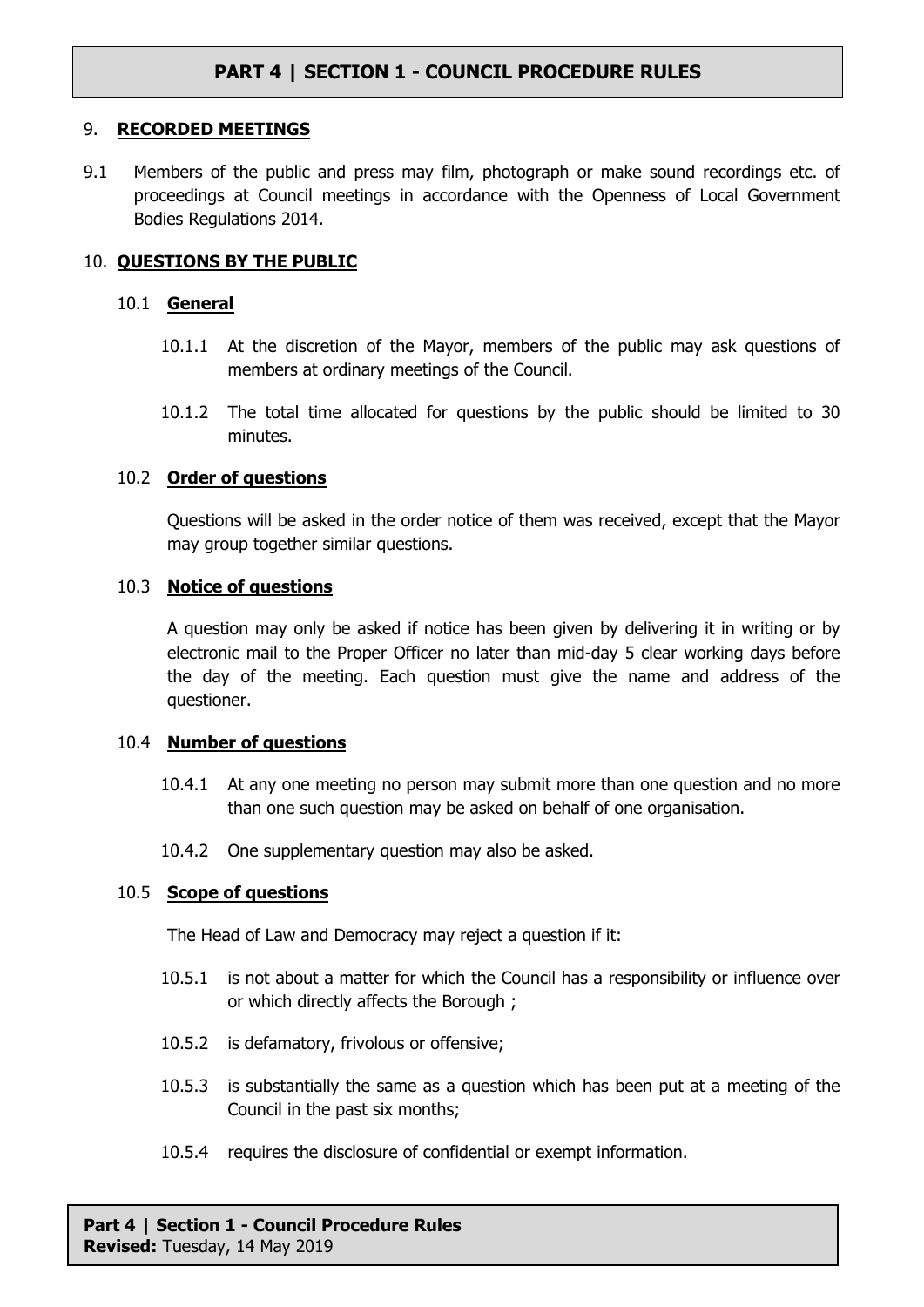10.5.5 is about a planning or licensing matter.

## 10.6 **Record of questions**

- 10.6.1 The Head of Law and Democracy will enter each question in a book open to public inspection and will immediately send a copy of the question to the Councillor to whom it is to be put.
- 10.6.2 Rejected questions will include reasons for rejection.
- 10.6.3 Copies of all questions will be circulated to all Councillors and will be made available to the public attending the meeting.

## 10.7 **Asking the question at the meeting**

- 10.7.1 The Mayor will invite the questioner to put the question to the Councillor named in the notice. If a questioner who has submitted a written question is unable to be present, they may ask the Mayor to put the question on their behalf. The Mayor may ask the question on the questioner's behalf, indicate that a written reply will be given or decide, in the absence of the questioner, that the question will not be dealt with.
- 10.7.2 There will be a maximum of 5 minutes in which the questioner asks his/her question, receive a response, ask a supplementary question and receive a response subject to the Chair's discretion.

# 10.8 **Supplementary question**

A questioner who has put a question in person may also put one supplementary question without notice to the Councillor who has replied to his or her original question. A supplementary question must arise directly out of the original question or the reply. The Mayor may reject a supplementary question on any of the grounds set out in Rule [10.5](#page-4-0) above.

#### 10.9 **Written answers**

Any question which cannot be dealt with during public question time, either because of lack of time or because of the non-attendance of the Councillor to whom it was to be put, will be dealt with by a written answer.

#### 10.10 **Reference of question to the Committee**

Unless the Mayor decides otherwise, no discussion will take place on any question, but any Member may move that a matter raised by a question be referred to the appropriate Committee or Sub-Committee. Once seconded, such a motion will be voted on without discussion.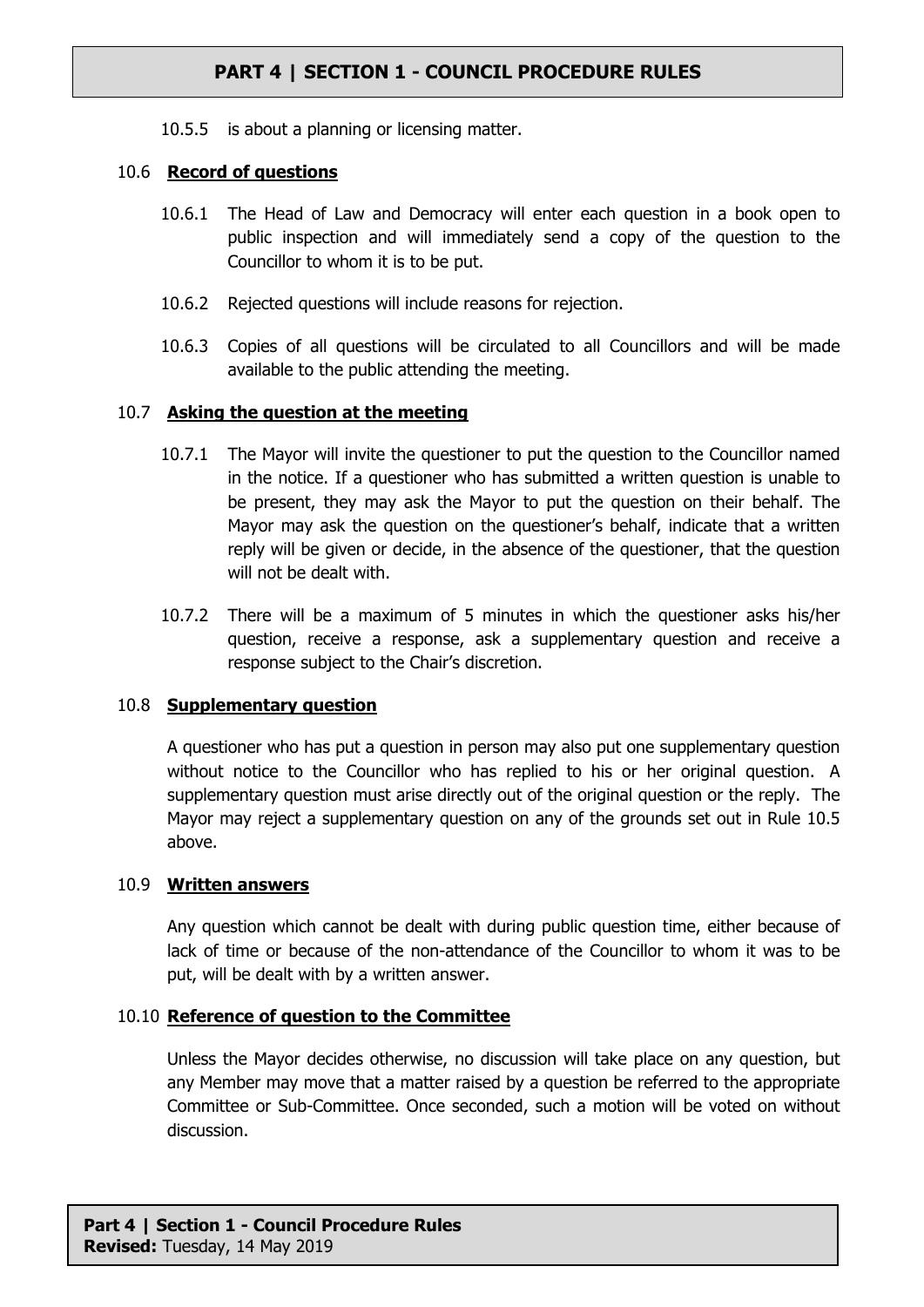#### 11. **PETITIONS FROM THE PUBLIC**

- 11.1 The Council has formally adopted a Petition Scheme.
- 11.2 Without prejudice to the generality of the provisions below, the Scheme sets out in greater detail the process and the signature threshold for receipt of petitions and how petitions will be dealt with.
- 11.3 A copy of the Petition Scheme is available from the Head of Law and Democracy. It is also available on the Council's website.

#### 11.4 **Notice of Petition**

If a citizen wishes to present a petition to a Council meeting, notice must be given at least five clear working days before the meeting. Petitions to be debated at the Council Meeting will have been selected according to the Petition Scheme.

### 11.5 **Presentation of Petitions**

The petition organiser will be allowed 5 minutes to present the petition at the meeting. Only one person may speak to present a petition.

- 11.6 The Council will then debate the petition for a maximum of 20 minutes.
- 11.7 The Council will decide how to respond to the petition at the meeting. Such response may include:
	- 11.7.1 take the action the petition requests;
	- 11.7.2 not to take the action requested; or
	- 11.7.3 commission further investigation into the matter, e.g. by the relevant Committee;
	- 11.7.4 the petition organiser will receive written confirmation of this decision which will also be published on the Council website.

#### 11.8 **Number of Petitions**

At any one meeting no person or organisation may present more than one petition.

#### 11.9 **Scope of Petitions**

The Head of Law and Democracy may reject a petition if:

- 11.9.1 it does not qualify under the Scheme;
- 11.9.2 it is vexatious, abusive or otherwise inappropriate;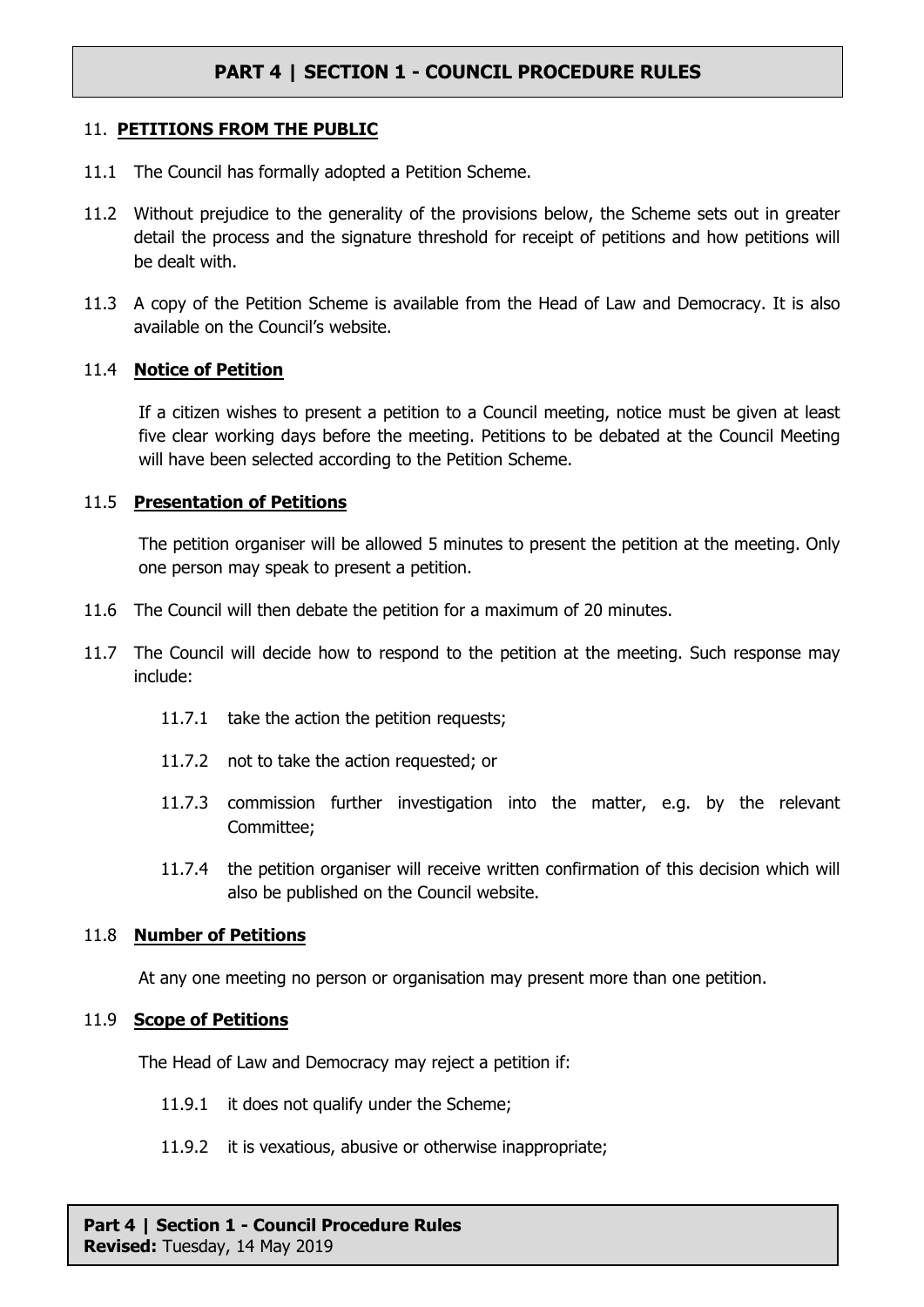- 11.9.3 it is a petition qualifying under another enactment;
- 11.9.4 it is excluded by order;
- 11.9.5 it relates to a planning decision;
- 11.9.6 it relates to a licensing decision;
- 11.9.7 it relates to any other matter relating to an individual or entity in respect of which that individual or entity has a right of recourse to a review or right of appeal conferred by or under any enactment.

# 12. **DEPUTATIONS BY THE PUBLIC**

- 12.1 Deputations may be received at any meeting of the Council following five clear days' written notice to the Head of Law and Democracy.
- 12.2 They must be about matters for which the Council has a responsibility or influence over or which affect the Borough.
- 12.3 The notice must be signed by at least five persons and set out the subject which the deputation wishes to raise and how it is relates to the Council's functions or affects the Borough.
- 12.4 The Chair may, on the advice of the Chief Executive, refuse a deputation which is illegal, scurrilous, improper, out of order or relates to a specific planning application or relates to a matter on which there has been a previous similar deputation within the preceding six months.
- 12.5 A person wishing to make a deputation must give written notice to the Head of Law and Democracy no later than midday five clear working days before the day of the meeting.
- 12.6 A maximum of two deputations only will be permitted at any meeting and they will be selected in the order that notice is received. Only one deputation will be permitted if the Head of Law and Democracy receives notice of a petition under Rule 11.
- 12.7 A deputation may consist of up to five people, of whom no more than two may speak, except to answer members' questions.
- 12.8 The deputation may address the meeting for no more than five minutes and members may then question the deputation for a further five minutes.

# <span id="page-7-0"></span>13. **QUESTIONS BY MEMBERS**

#### 13.1 **On reports of Committees**

At a meeting of the Council, other than the Annual meeting, a Member of the Council may ask the Mayor, the Leader of the Council or the Chair of a Committee or Sub-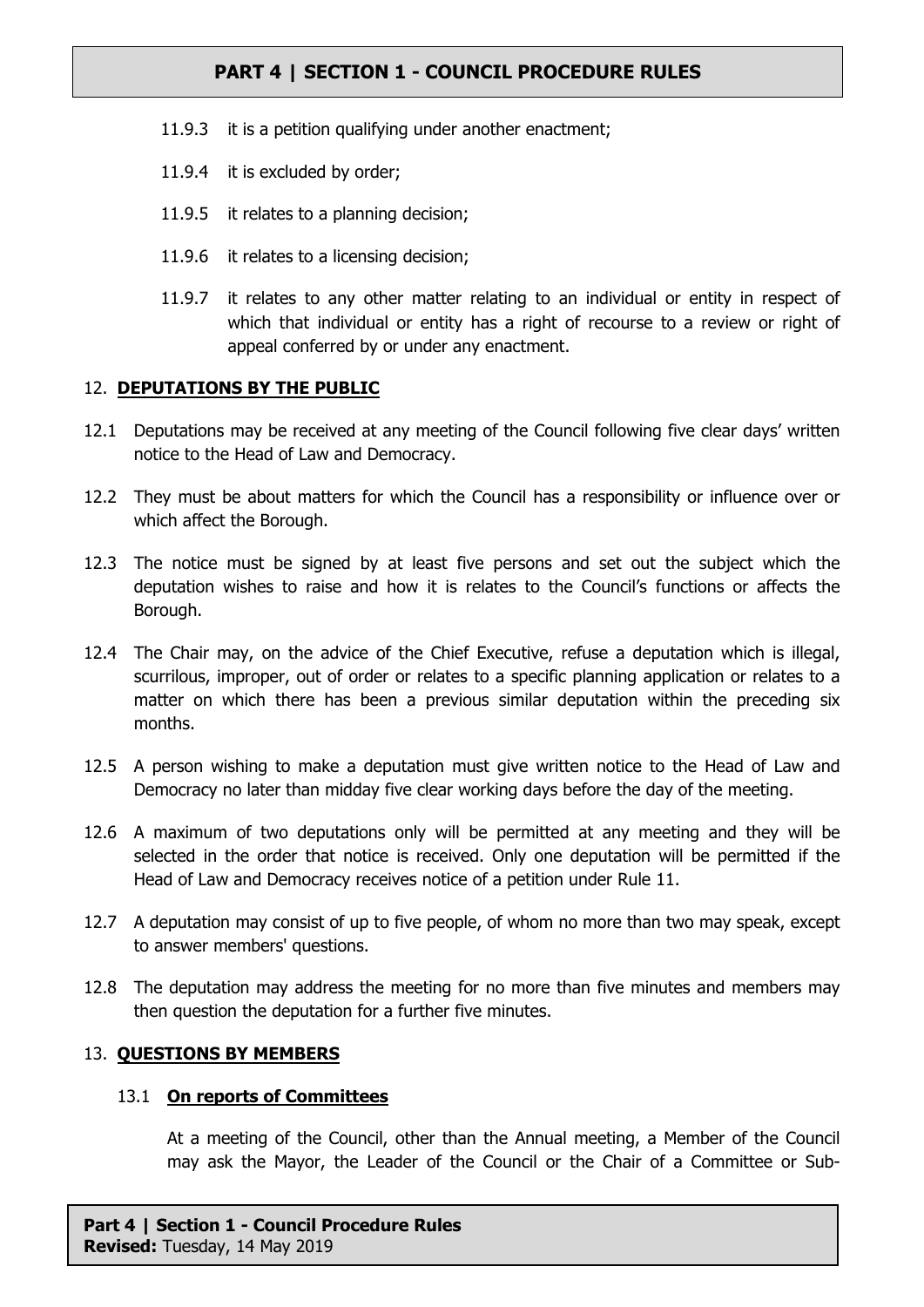Committee any question without notice upon an item of the report of a Committee when that item is being received or under consideration by the Council.

## <span id="page-8-1"></span>13.2 **Questions on notice at full Council**

Subject to Rule [13.4](#page-8-0), a Member of the Council may ask:

- 13.2.1 the Mayor;
- 13.2.2 The Leader of The Council; or
- 13.2.3 The Chair of any Committee or Sub-Committee,

a question on any matter in relation to which the Council has powers or duties or which affects the Borough .

## <span id="page-8-2"></span>13.3 **Questions on notice at Committees and Sub-Committees**

Subject to Rule [13.4](#page-8-0), a member of a Committee or Sub-Committee may ask the Chair a question on any matter in relation to which the Council has powers or duties or which affects the Borough and which falls within the terms of reference of that Committee or Sub-Committee.

#### <span id="page-8-0"></span>13.4 **Notice of questions**

A member may ask a question under Rule [13.2](#page-8-1) or [13.3](#page-8-2) if either:

- 13.4.1 they have given notice of the question in writing or by electronic mail no later than midday five clear working days before the day of the meeting to the Head of Law and Democracy; or
- 13.4.2 the question relates to urgent matters, they have the consent of the Mayor or member to whom the question is to be put and the content of the question is given to the Head of Law and Democracy by mid-day on the day of the meeting.

#### 13.5 **One Question per Member**

A Member may ask only one question under Rule [13.2](#page-8-1) or [13.3](#page-8-2) except with the consent of the Mayor of the Council, committee or sub-committee.

#### 13.6 **Order of Questions**

Questions of which notice has been given under Rule [13.2](#page-8-1) or [13.3](#page-8-2) will be listed on the agenda in the order determined by the Mayor of the Council, committee or subcommittee.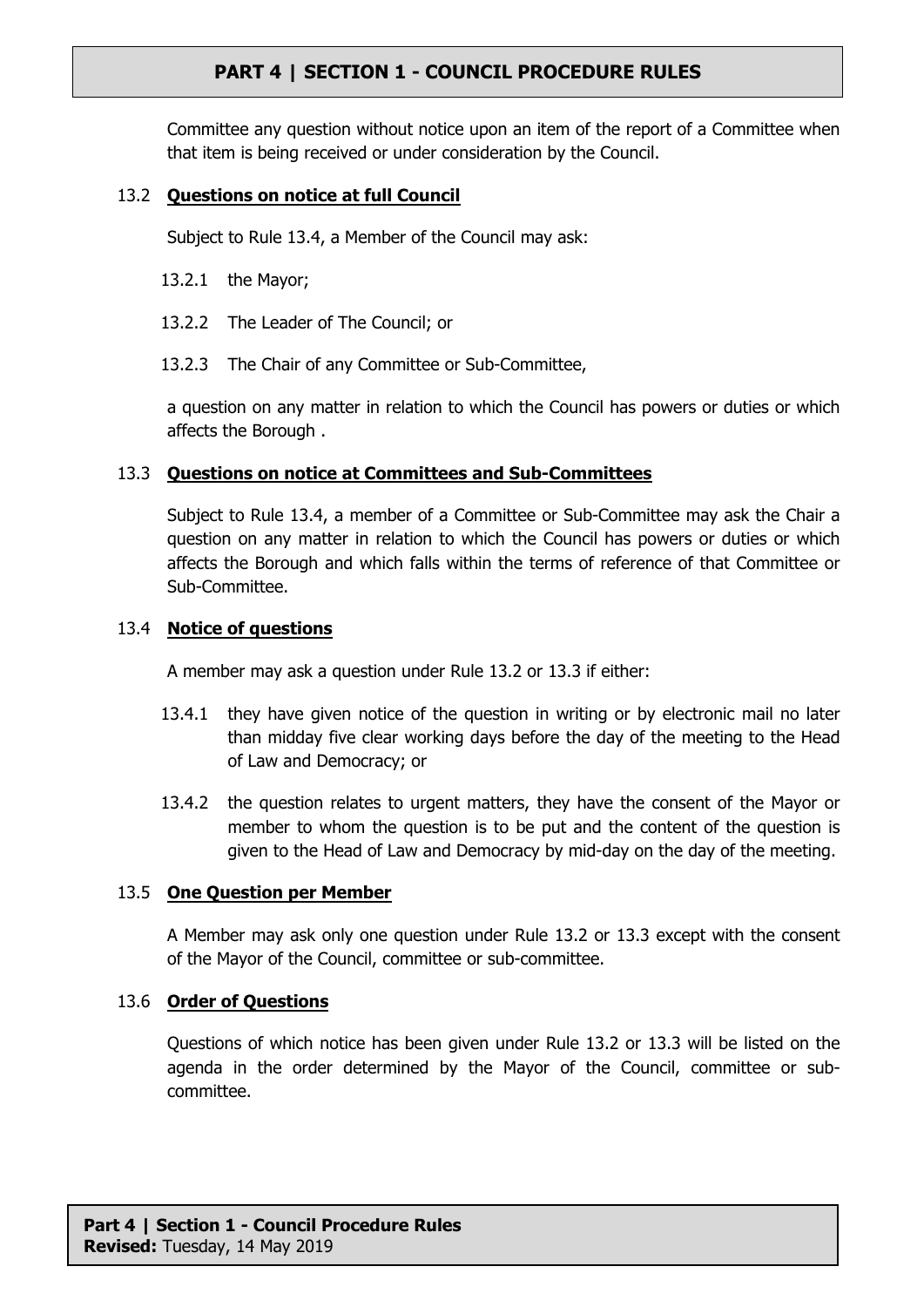## 13.7 **Content of Questions**

Questions under Rule [13.2](#page-8-1) or [13.3](#page-8-2) must, in the opinion of the Mayor:

- 13.7.1 contain no expressions of opinion;
- 13.7.2 relate to matters on which the Council has or may determine a policy;
- 13.7.3 not relate to questions of fact.

## 13.8 **Scope of Questions**

The Head of Law and Democracy may reject a question if it:

(i) is not about a matter for which the local authority has a responsibility or which directly affects the Borough;

(ii) is defamatory, frivolous or offensive;

(iii) is substantially the same as a question which has been put at a meeting of the Council in the past six months; or

(iv) requires the disclosure of confidential or exempt information;

(v) is about a planning or licensing matter.

#### 13.9 **Response**

An answer may take the form of:

- 13.9.1 a direct oral answer at the meeting;
- 13.9.2 where the desired information is in a publication of the Council or other published work, a reference to that publication; or
- 13.9.3 where the reply cannot conveniently be given orally, a written answer circulated within ten clear working days to the questioner.

#### 13.10 **Supplementary question**

A Member asking a question under Rule [13.2](#page-8-1) or [13.3](#page-8-2) may ask one supplementary question without notice of the Member to whom the first question was asked. The supplemental question must arise directly out of the original question or the reply.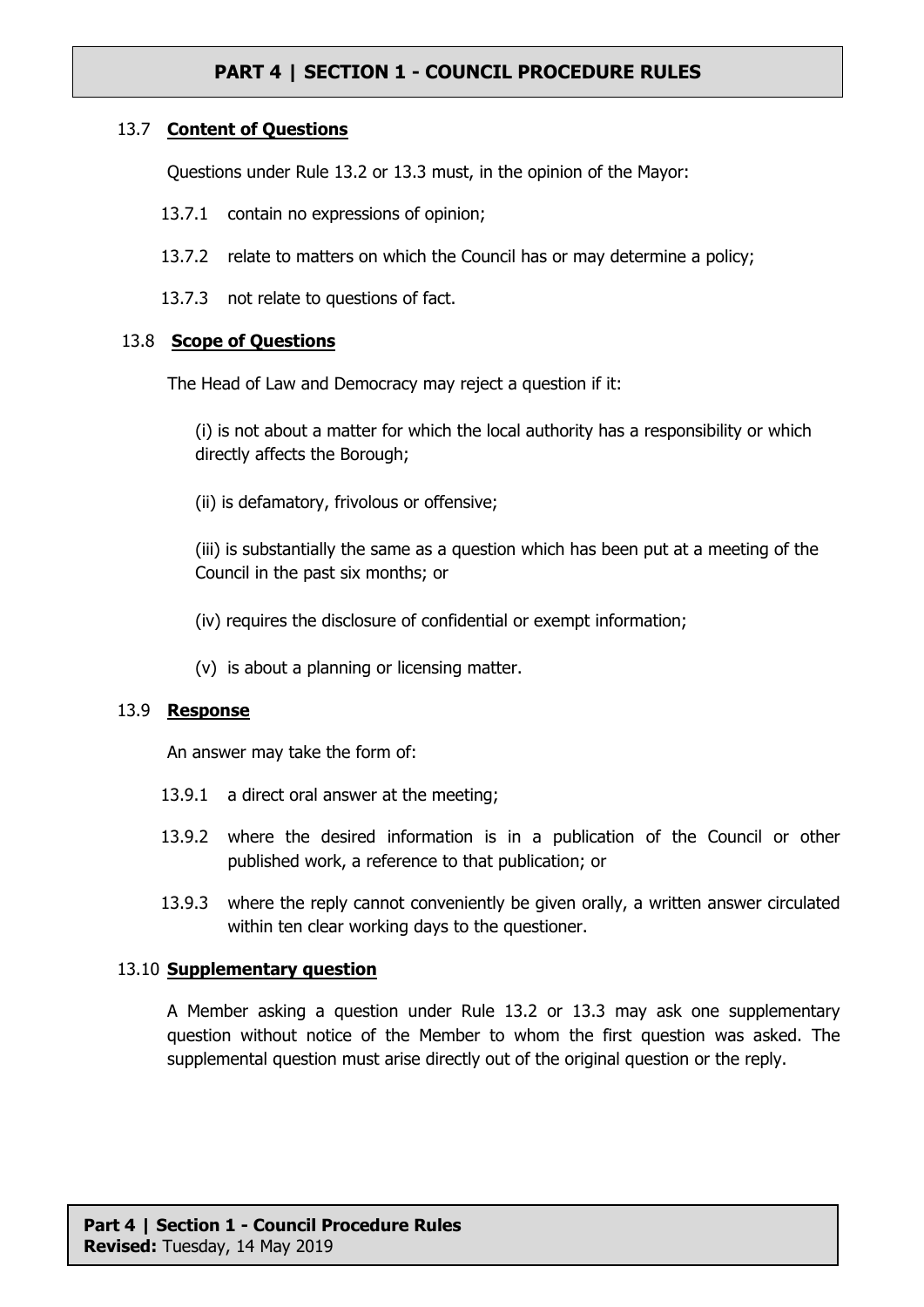# 13.11 **Length of Speeches**

A Member asking a question under Rule [13.2](#page-8-1) or [13.3](#page-8-2) and a Member answering such a question may speak for no longer than 5 minutes unless the Mayor consents to a longer period.

## 13.12 **Time Allowed for Questions at Council Meetings**

- 13.12.1 The time allowed for consideration of questions submitted under Rule [13.2](#page-8-1) shall not, without the consent of the Mayor, exceed 20 minutes.
- 13.12.2 At the conclusion of the answer to the question under consideration at the expiry of 20 minutes (or such longer period to which the Council has consented) from the time when the first questioner started to speak, the Mayor shall conclude that part of the meeting.
- 13.12.3 Any remaining questions shall be responded to in writing before the next ordinary meeting of the Council.

## 14. **MOTIONS ON NOTICE**

#### 14.1 **Notice**

- 14.1.1 Except for motions which can be moved without notice under Rule [15](#page-11-0), and any motion to remove the Leader form office as Leader, written notice of every motion must be delivered to the Head of Law and Democracy not later than midday on the fifth clear working day before the Council meeting at which it is to be considered.
- 14.1.2 In the case of any motion for the removal of the Leader from office, written notice signed by at least one quarter of the Councillors must be delivered to the Chief Executive not later than 10 clear working days before the date of the meeting. Any such motion shall be carried only if at least two thirds of the members present at the meeting are in favour.
- 14.1.3 Motions received will be entered in a book open to public inspection.

# 14.2 **Motion set out in agenda**

- 13.2.1 Motions for which notice has been given will be listed on the Agenda in the order received, unless the Councillor giving notice states, in writing, that he or she proposes to move it to a later meeting or withdraw it.
- 13.2.1 Subject to a written proposal by the Councillor to move it at a later meeting, any motion not moved at the relevant meeting shall be deemed to be withdrawn.

#### 14.3 **Scope**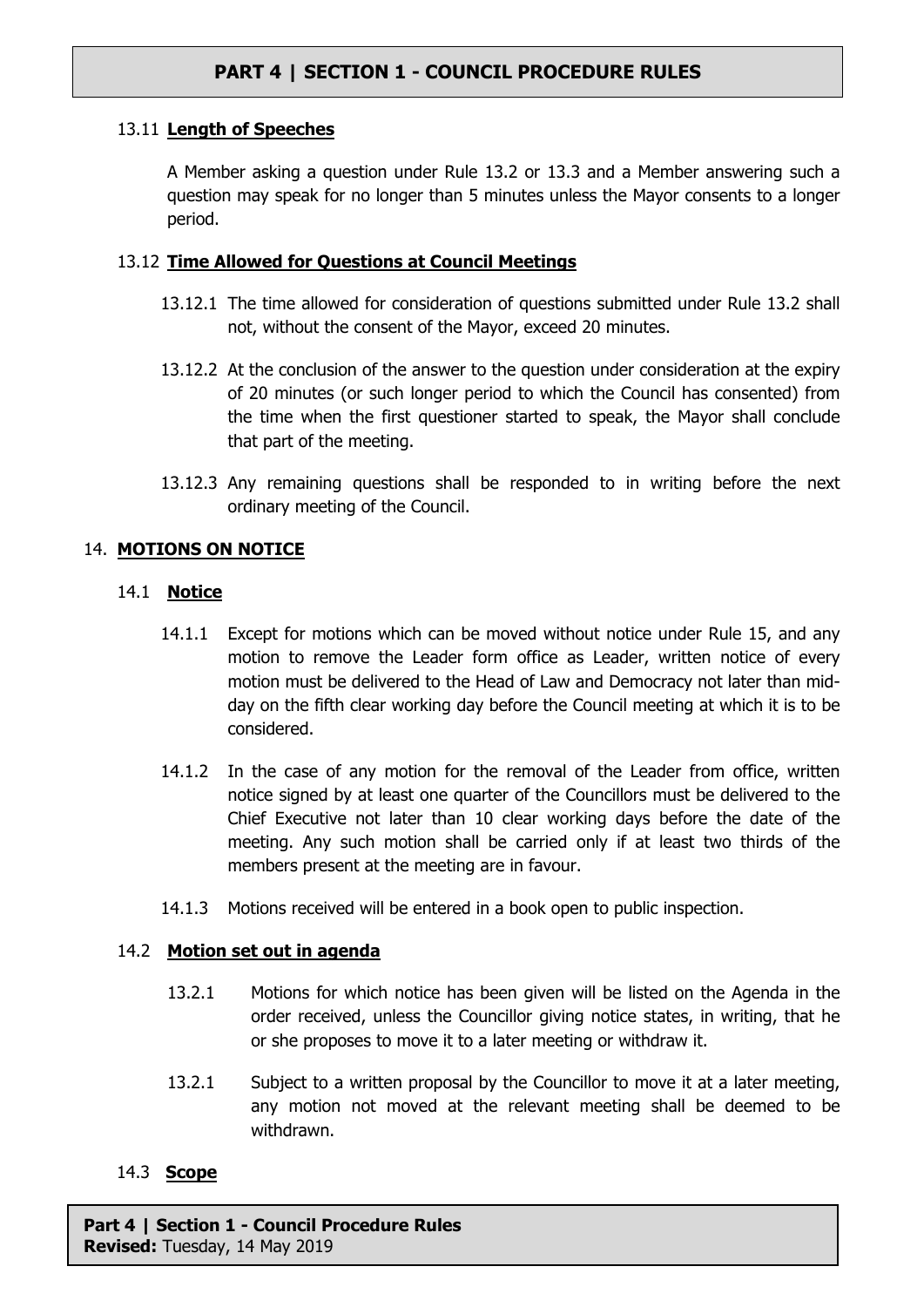Motions must be about matters for which the Council has a responsibility or influence over or which directly affects the Borough.

# 14.4 **One Motion per Member**

No Member may give notice of more than one motion for any Council meeting, except with the consent of the Mayor.

# 14.5 **Time Allowed for Motions**

The time allowed for consideration of motions submitted under this Rule shall not, without the consent of the Mayor, exceed 20 minutes. At the conclusion of the speech being delivered at the expiry of 20 minutes (or such longer period to which the Council has consented) from the commencement of the Council's consideration of the first such motion, the Mayor shall put to the vote, without further discussion, all the questions necessary to dispose of the motion then under debate provided that:

- 14.5.1 if the speech to be concluded is a speech proposing a motion, the Mayor shall allow the motion to be formally seconded (without comment);
- 14.5.2 if the speech to be concluded is a speech moving an amendment, the Mayor shall allow the amendment to be formally seconded (without comment) and the mover of the motion to exercise his right of reply; and
- 14.5.3 otherwise, the Mayor shall allow the mover of the motion to exercise his right of reply.

Any remaining motions submitted under this Rule shall be deferred to the next ordinary meeting of the Council and shall be dealt with at that meeting in the same order and before any other motions of which notice is given for that meeting.

# <span id="page-11-0"></span>15. **MOTIONS WITHOUT NOTICE**

The following motions may be moved without notice:

- 15.1 to appoint a Chair of the meeting at which the motion is moved;
- 15.2 in relation to the accuracy of the minutes;
- 15.3 to change the order of business in the agenda;
- 15.4 to refer something to an appropriate body or individual;
- 15.5 to appoint a Committee or member arising from an item on the summons for the meeting;
- 15.6 to receive reports or adoption of recommendations of Committees or Officers and any resolutions following from them;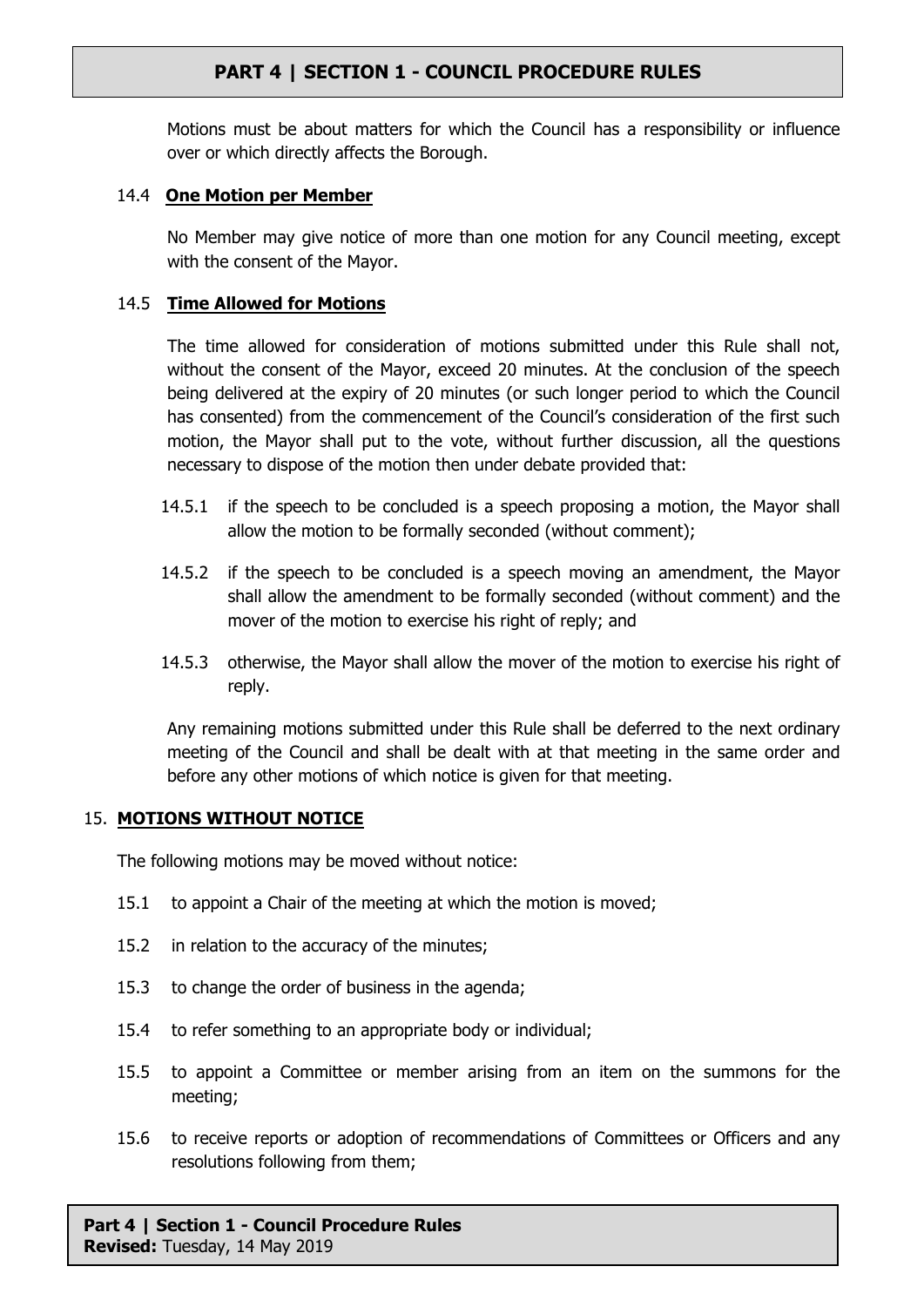- 15.7 to withdraw a motion;
- 15.8 to amend a motion,
- 15.9 to proceed to the next business;
- 15.10 that the question be now put;
- 15.11 to adjourn a debate;
- 15.12 to adjourn a meeting;
- 15.13 to suspend a particular Council Procedure Rule;
- 15.14 to exclude the public and press in accordance with the Access to Information Procedure Rules;
- 15.15 to not hear further a Member named under Rule [22.3](#page-18-0) or to exclude them from the meeting under Rule [22.4;](#page-18-1) and
- 15.16 to give the consent of the Council where its consent is required by this Constitution.

#### <span id="page-12-0"></span>16. **RULES OF DEBATE**

#### 16.1 **Speeches permitted before motion is moved and seconded**

Speeches are permitted before the mover has moved a proposal and explained the purpose of it and before the motion has been seconded and similarly when moving and seconding an amendment accordingly.

#### 16.2 **Right to require motion in writing**

Unless notice of the motion has already been given, the Mayor may require it to be written down and handed to him before it is discussed.

#### 16.3 **Seconder's speech**

When seconding a motion or amendment, a member may reserve their speech until later in the debate.

# 16.4 **Content and length of speeches**

- 16.4.1 Speeches must be directed to the question under discussion or to a personal explanation or point of order.
- 16.4.2 A speech by the mover of a motion may not exceed five minutes without the consent of the Mayor.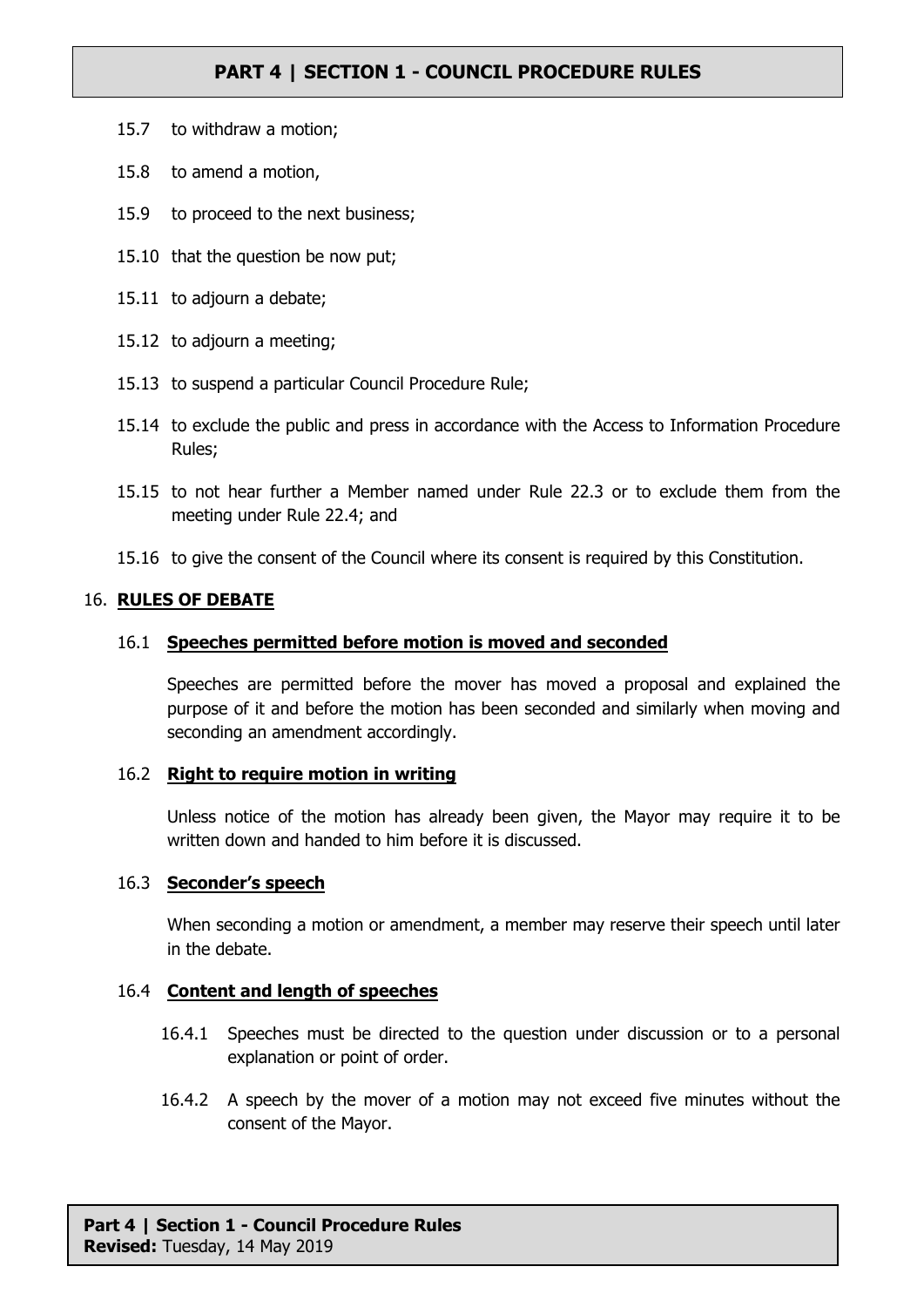- 16.4.3 Subject to paragraph [16.4.4](#page-13-0) below, speeches by other Members may not exceed three minutes without the consent of the Mayor.
- <span id="page-13-0"></span>16.4.4 When the Council's annual budget is under discussion, the leader of each political group on the Council may speak for up to five minutes or such longer period as the Mayor shall allow.

# 16.5 **When a Member may speak again**

A member who has spoken on a motion may not speak again whilst it is the subject of debate, except:

- 16.5.1 to speak once on an amendment moved by another member;
- 16.5.2 to move a further amendment if the motion has been amended since he last spoke;
- 16.5.3 if his first speech was on an amendment moved by another member, to speak on the main issue (whether or not the amendment on which he spoke was carried);
- 16.5.4 in exercise of a right of reply;
- 16.5.5 on a point of order; and
- 16.5.6 by way of personal explanation.

#### 16.6 **Amendments to motions**

- <span id="page-13-1"></span>16.6.1 An amendment to a motion must be relevant to the motion and will either be:
	- (a) to refer the matter to an appropriate body or individual for consideration or reconsideration;
	- (b) to leave out words;
	- (c) to leave out words and insert or add others; or
	- (d) to insert or add words
	- (e) as long as the effect of [\(b\)](#page-13-1) to [\(d\)](#page-13-2) is not to negate the motion.
- <span id="page-13-2"></span>16.6.2 Only one amendment may be moved and discussed at any one time. No further amendment may be moved until the amendment under discussion has been disposed of.
- 16.6.3 If an amendment is not carried, other amendments to the original motion may be moved.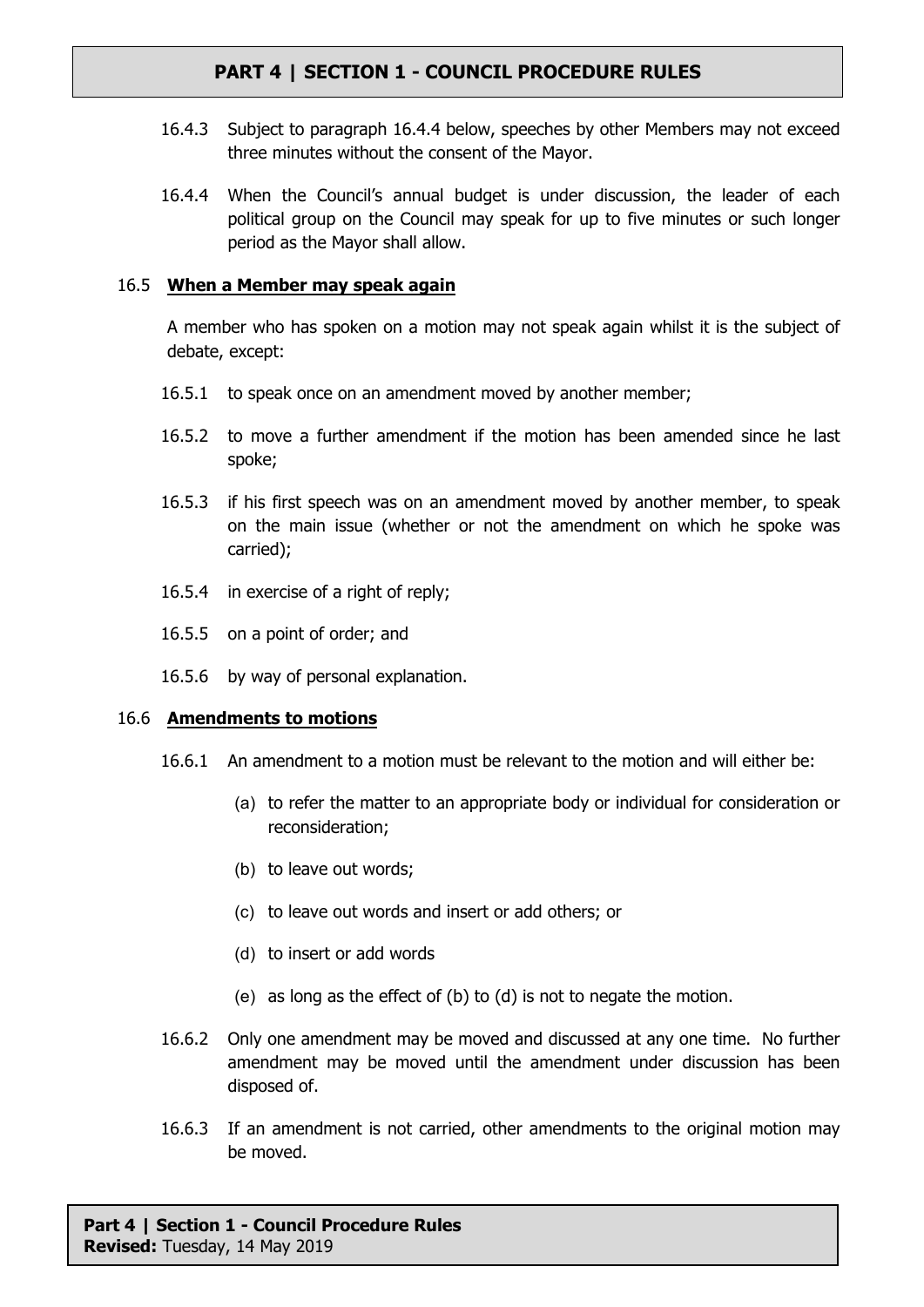- 16.6.4 If an amendment is carried, the motion as amended takes the place of the original motion. This becomes the substantive motion to which any further amendments are moved.
- 16.6.5 After an amendment has been carried, the Mayor will read out the amended motion before accepting any further amendments, or if there are none, put it to the vote.

# 16.7 **Alteration of motion**

- 16.7.1 A Member may alter a motion of which he has given notice with the consent of the meeting. The meeting's consent will be signified without discussion.
- 16.7.2 A Member may alter a motion which he has moved without notice with the consent of both the meeting and the seconder. The meeting's consent will be signified without discussion.
- 16.7.3 Only alterations which could be made as an amendment may be made.

# <span id="page-14-0"></span>16.8 **Withdrawal of motion**

A Member may withdraw a motion which he has moved with the consent of both the meeting and the seconder. The meeting's consent will be signified without discussion. No member may speak on the motion after the mover has asked permission to withdraw it unless permission is refused.

# 16.9 **Right of reply**

- 16.9.1 The mover of a motion has a right to reply at the end of the debate on the motion, immediately before it is put to the vote.
- 16.9.2 If an amendment is moved, the mover of the original motion has the right of reply at the close of the debate on the amendment, but may not otherwise speak on it.
- 16.9.3 The mover of the amendment has no right of reply to the debate on his amendment.

# 16.10 **Motions which may be moved during debate**

When a motion is under debate, no other motion may be moved except the following procedural motions:

16.10.1 to withdraw a motion;

- 16.10.2 to amend a motion;
- 16.10.3 to proceed to the next business;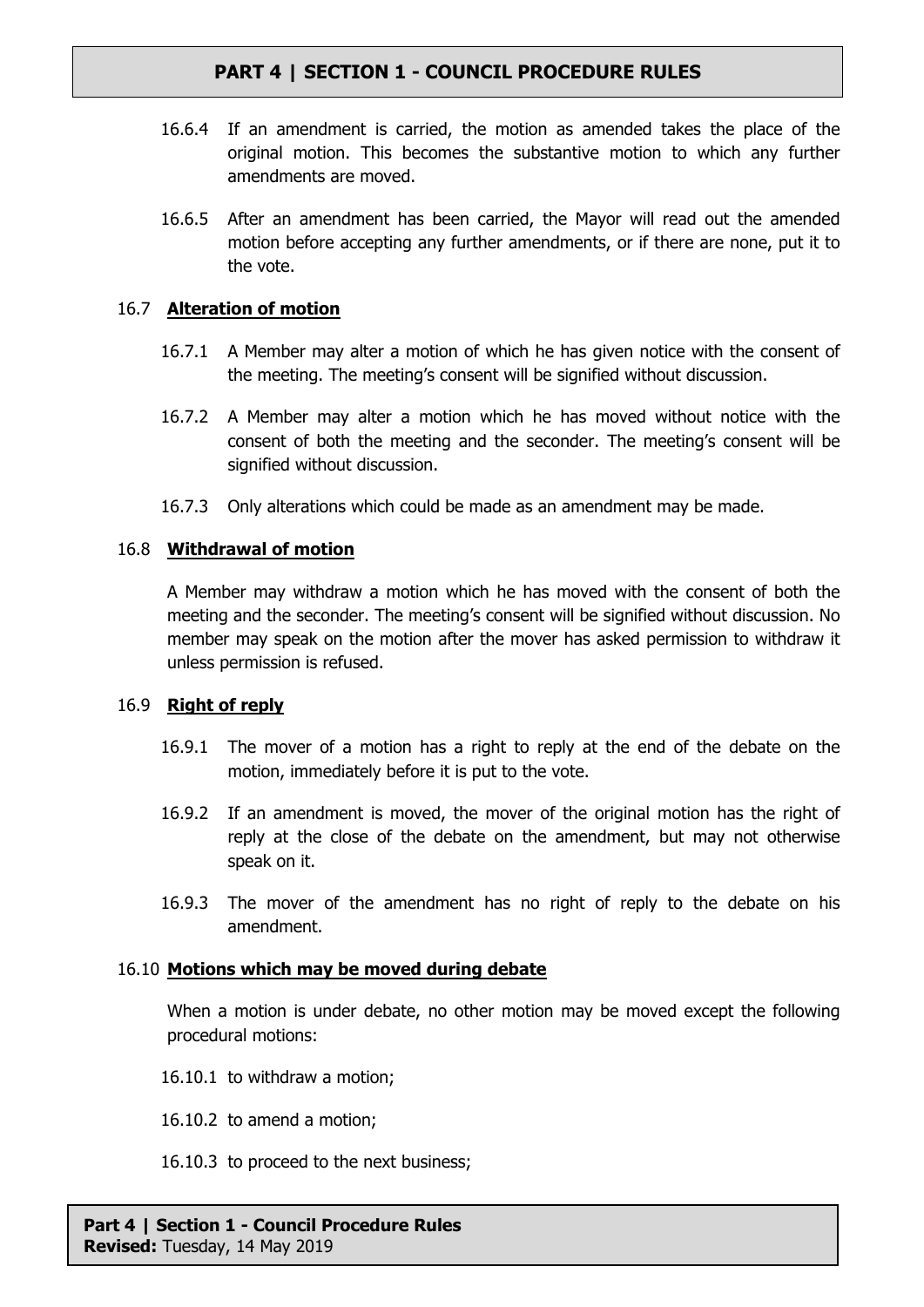- 16.10.4 that the question be now put;
- 16.10.5 to adjourn a debate;
- 16.10.6 to adjourn a meeting;
- 16.10.7 to exclude the public and press in accordance with the Access to Information Procedure Rules; and
- 16.10.8 to not hear further a Member named under Rule [22.3](#page-18-0) or to exclude them from the meeting under Rule [22.4](#page-18-1).

## 16.11 **Closure motions**

- 16.11.1 A Member may move, without comment, the following motions at the end of a speech of another Member;
	- (a) to proceed to the next business;
	- (b) that the question be now put;
	- (c) to adjourn a debate; or
	- (d) to adjourn a meeting.
- 16.11.2 If a motion to proceed to next business is seconded and the Mayor thinks the item has been sufficiently discussed, he will give the mover of the original motion a right of reply and then put the procedural motion to the vote.
- 16.11.3 If a motion that the question be now put is seconded and the Mayor thinks the item has been sufficiently discussed, he will put the procedural motion to the vote. If it is passed he will give the mover of the original motion a right of reply before putting his motion to the vote.
- 16.11.4 If a motion to adjourn the debate or to adjourn the meeting is seconded and the Mayor thinks the item has not been sufficiently discussed and cannot reasonably be so discussed on that occasion, he will put the procedural motion to the vote without giving the mover of the original motion the right of reply.

#### 16.12 **Point of order**

A point of order is a request from a member to the Mayor to rule on an alleged irregularity in the procedure of the meeting. A member may raise a point of order at any time. The Mayor will hear them immediately. A point of order may only relate to an alleged breach of these Council Rules of Procedure or the law. The member must indicate the rule or law and the way in which he considers it has been broken. The ruling of the Mayor on the matter will be final.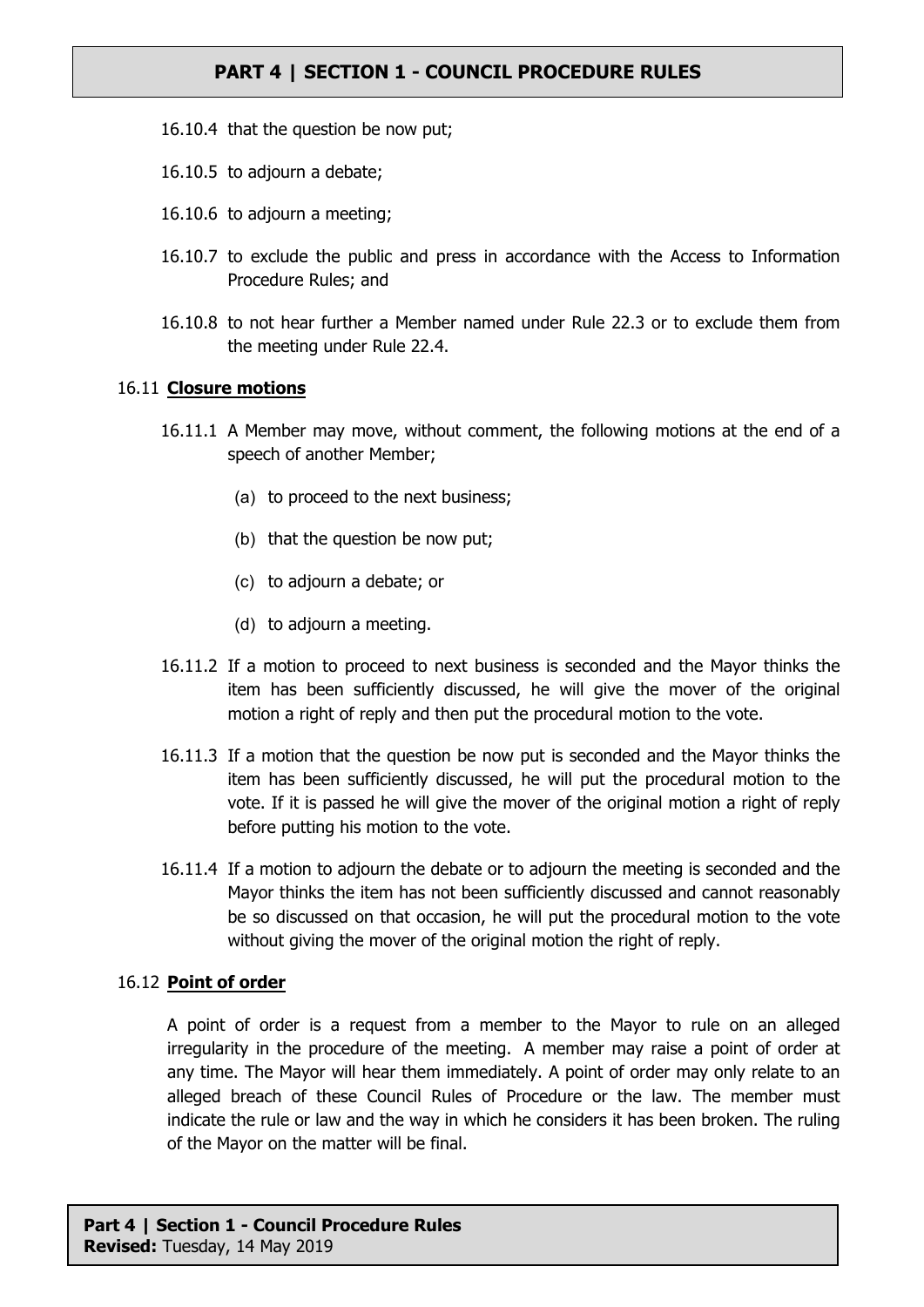## 16.13 **Personal explanation**

A member may make a personal explanation at any time. A personal explanation may only relate to some material part of an earlier speech by the member which may appear to have been misunderstood in the present debate. The ruling of the Mayor on the admissibility of a personal explanation will be final.

## <span id="page-16-0"></span>17. **PREVIOUS DECISIONS AND MOTIONS**

## 17.1 **Motion to rescind a previous decision**

A motion or amendment to rescind a decision made at a meeting of Council within the past six months cannot be moved unless the notice of motion is signed by at least 5 members. This does not apply to the Development Control Committee and Licensing Sub-Committees.

## 17.2 **Motion similar to one previously rejected**

A motion or amendment in similar terms to one that has been rejected at a meeting of Council in the past six months cannot be moved unless the notice of motion or amendment is signed by at least 5 members. Once the motion or amendment is dealt with, no one can propose a similar motion or amendment for six months.

# 18. **VOTING**

#### 18.1 **Majority**

Unless this Constitution provides otherwise, any matter will be decided by a simple majority of those members voting and present in the room at the time the question was put.

#### 18.2 **Mayor's casting vote**

If there are equal numbers of votes for and against, the Mayor will have a second or casting vote. There will be no restriction on how the Mayor chooses to exercise a casting vote.

#### 18.3 **Method of Voting**

- 18.3.1 Unless a recorded vote is demanded under Rule [18.4](#page-17-0) the Mayor will take the vote by show of hands, or by use of the Council's electronic voting system if any, or if there is no dissent, by the affirmation of the meeting except that;
- 18.3.2 Recorded votes must be taken at a budget decision meeting of the Council where it:
	- (i) makes a calculation (whether originally or by way of substitute) in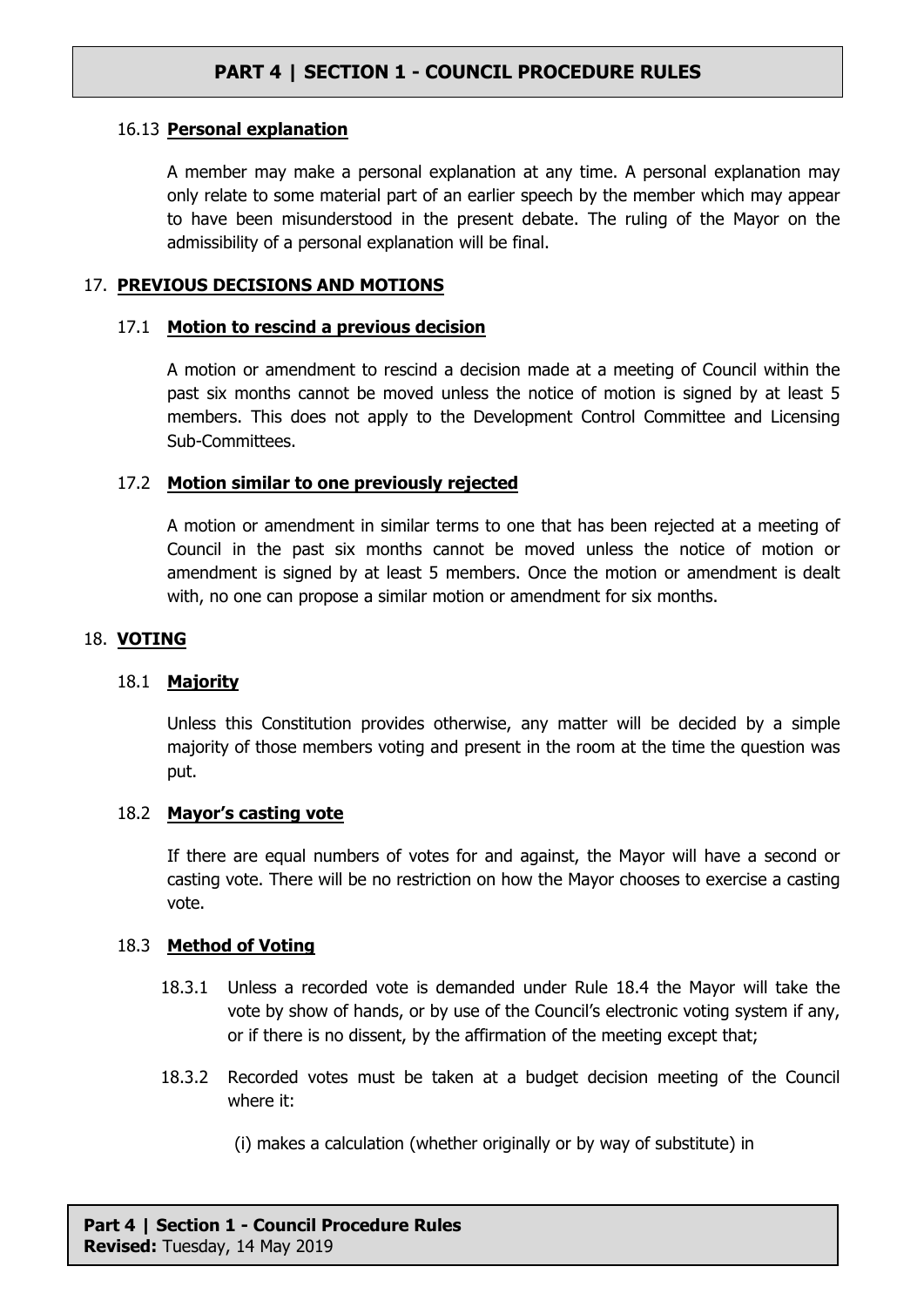accordance with any of sections 31A, 31B, 34 to 36A, 42A, 42B, 45 to 49, 52ZF, 52ZJ of the Local Government Finance Act 1992; or

(ii) issues a precept under Chapter 4 of Part 1 of that Act.

## <span id="page-17-0"></span>18.4 **Recorded vote**

If at least one half of the whole number of members present at the meeting demand it, the names for and against the motion or amendment or abstaining from voting will be taken down in writing and entered into the minutes.

## 18.5 **Right to require individual vote to be recorded**

Where any member requests it immediately after the vote is taken, their vote will be so recorded in the minutes to show whether they voted for or against the motion or abstained from voting.

## 18.6 **Voting on appointments**

If there are more than two people nominated for any position to be filled and there is not a clear majority of votes in favour of one person, then the name of the person with the least number of votes will be taken off the list and a new vote taken. The process will continue until there is a majority of votes for one person.

#### 19. **MINUTES**

# 19.1 **Signing the minutes**

The Mayor will sign the minutes of the proceedings at the next suitable meeting. The Mayor will move that the minutes of the previous meeting be signed as a correct record. The only part of the minutes that can be discussed is their accuracy.

Officers will circulate to the Mayor the draft minutes within ten clear working days of the meeting.

# 19.2 **No requirement to sign minutes of previous meeting at extraordinary meeting**

Where in relation to any meeting, the next meeting for the purpose of signing the minutes is a meeting called under paragraph 3 of Schedule 12 to the Local Government Act 1972 (an extraordinary meeting), then the next following meeting (being a meeting called otherwise than under that paragraph) will be treated as a suitable meeting for the purposes of paragraph 41(1) and (2) of Schedule 12 relating to signing of minutes.

# 19.3 **Form of minutes**

Minutes will contain all motions and amendments in the form and order the Mayor put them.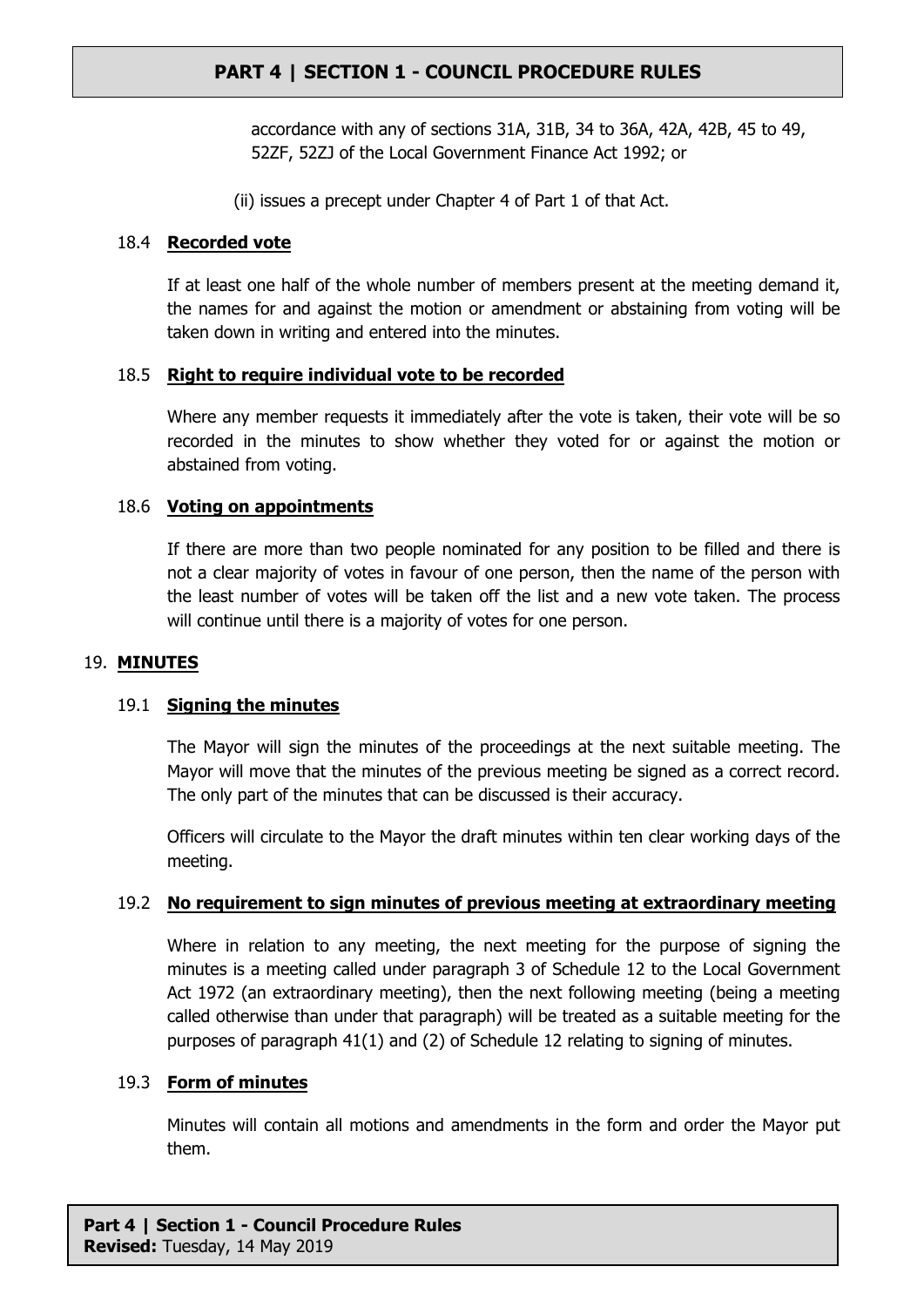#### 20. **RECORD OF ATTENDANCE**

The attendance of all members and officers present during the whole or part of every meeting will be recorded. All members present during the whole or part of a meeting must sign their names on the attendance sheets before the conclusion of every meeting to assist with the record of attendance.

#### 21. **EXCLUSION OF PUBLIC**

Members of the public and press may only be excluded either in accordance with the Access to Information Procedure Rules in Part 4 of this Constitution or Rule [23](#page-19-1) (Disturbance by Public).

#### 22. **MEMBERS' CONDUCT**

#### <span id="page-18-2"></span>22.1 **Speaking at meetings**

When a Member speaks at Full Council he/she must address the meeting through the Mayor. If more than one member signifies their intention to speak, the Mayor will ask one to speak. Other Members must remain silent whilst a Member is speaking unless they wish to make a point of order or a point of personal explanation.

#### 22.2 **Mayor speaking**

When the Mayor speaks during a debate, any member speaking at the time must stop.

#### <span id="page-18-0"></span>22.3 **Member not to be heard further**

If a Member persistently disregards the ruling of the Mayor by behaving improperly or offensively or deliberately obstructs business, the Mayor may move that the member be not heard further. If seconded, the motion will be voted on without discussion.

#### <span id="page-18-1"></span>22.4 **Member to leave the meeting**

If the Member continues to behave improperly after such a motion is carried, the Mayor may move that either the Member leaves the meeting or that the meeting is adjourned for a specified period. If seconded, the motion will be voted on without discussion.

#### 22.5 **General disturbance**

If there is a general disturbance making orderly business impossible, the Mayor may adjourn the meeting for as long as he/she thinks necessary.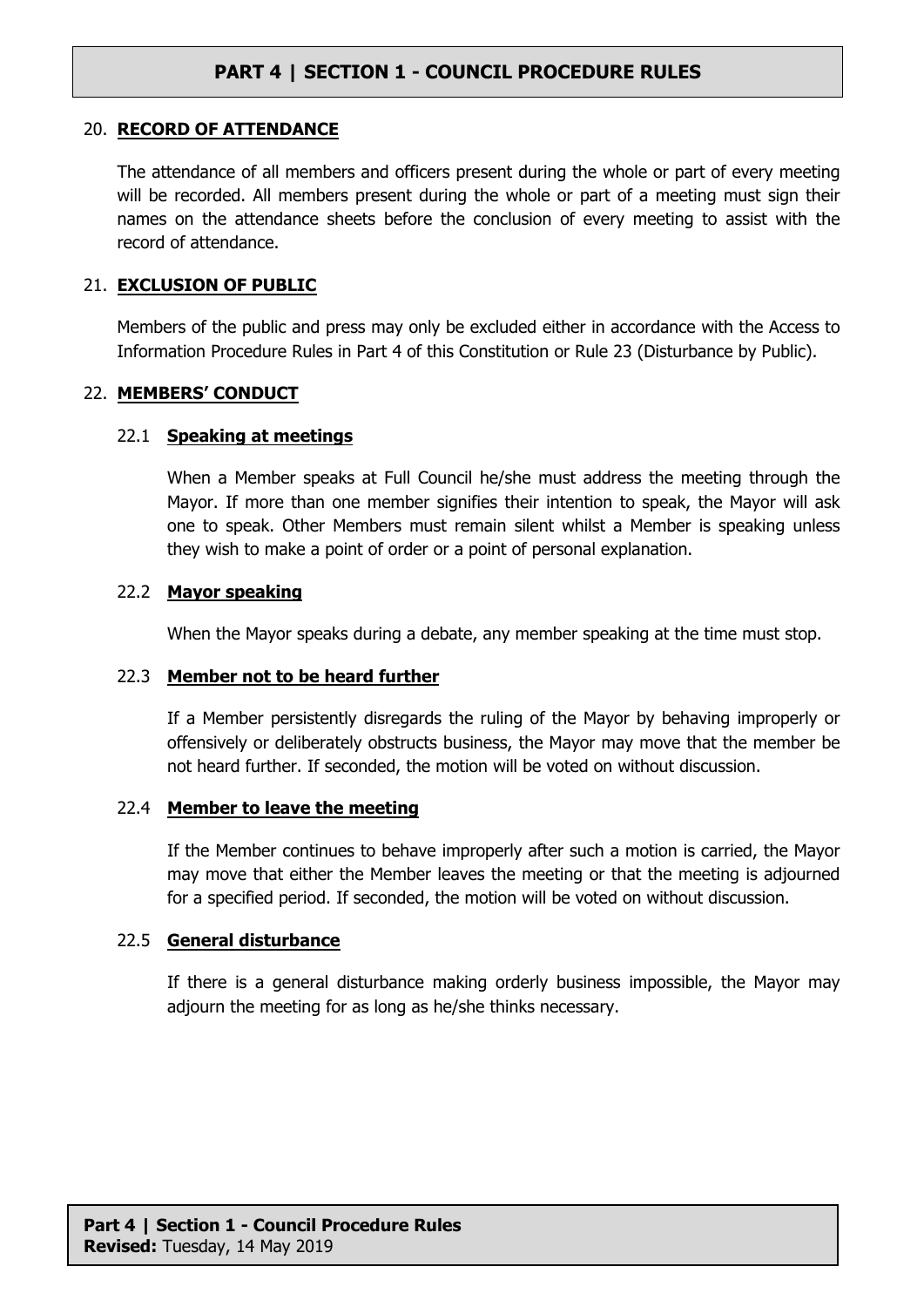### <span id="page-19-1"></span>23. **DISTURBANCE BY PUBLIC**

### 23.1 **Removal of member of the public**

If a member of the public interrupts proceedings, the Mayor will warn the person concerned. If they continue to interrupt, the Mayor will order their removal from the meeting room.

### 23.2 **Clearance of part of meeting room**

If there is a general disturbance in any part of the meeting room open to the public, the Mayor may call for that part to be cleared.

## 23.3 **Banners, placards, etc.**

No member of the public shall be allowed to bring into or display at any Council meeting any banner, placard, poster or other similar item. The Chair may require any to be removed.

## 23.4 **Recording of Meetings**

Members of the public and press may film, photograph or make sound recordings etc. of proceedings at council meetings in accordance with the Openness of Local Government Bodies Regulations 2014 and the Council's adopted recording protocol.

# 24. **SUSPENSION AND AMENDMENT OF COUNCIL PROCEDURE RULES**

#### <span id="page-19-0"></span>24.1 **Suspension**

All of these Council Rules of Procedure except Rule 16.6 and this Rule may be suspended by motion on notice or without notice if at least one half of the whole number of members of the Council are present. Suspension can only be for the duration of the meeting.

#### 24.2 **Amendment**

Any motion to add to, vary or revoke these Council Rules of Procedure will, when proposed and seconded, stand adjourned without discussion to the next ordinary meeting of the Council.

# <span id="page-19-2"></span>25. **APPLICATION TO COMMITTEES AND SUB-COMMITTEES**

- 25.1 All of the Council Rules of Procedure apply to meetings of Full Council. Only Rules [4](#page-2-2) [7](#page-3-0), [13](#page-7-0) [16,](#page-12-0) [17](#page-16-0) - [25](#page-19-2) (but not Rule [22.1](#page-18-2)) apply to meetings of Committees and Sub-Committees.
- 25.2 The Council has adopted a Scheme for speaking at the Development Control Committee.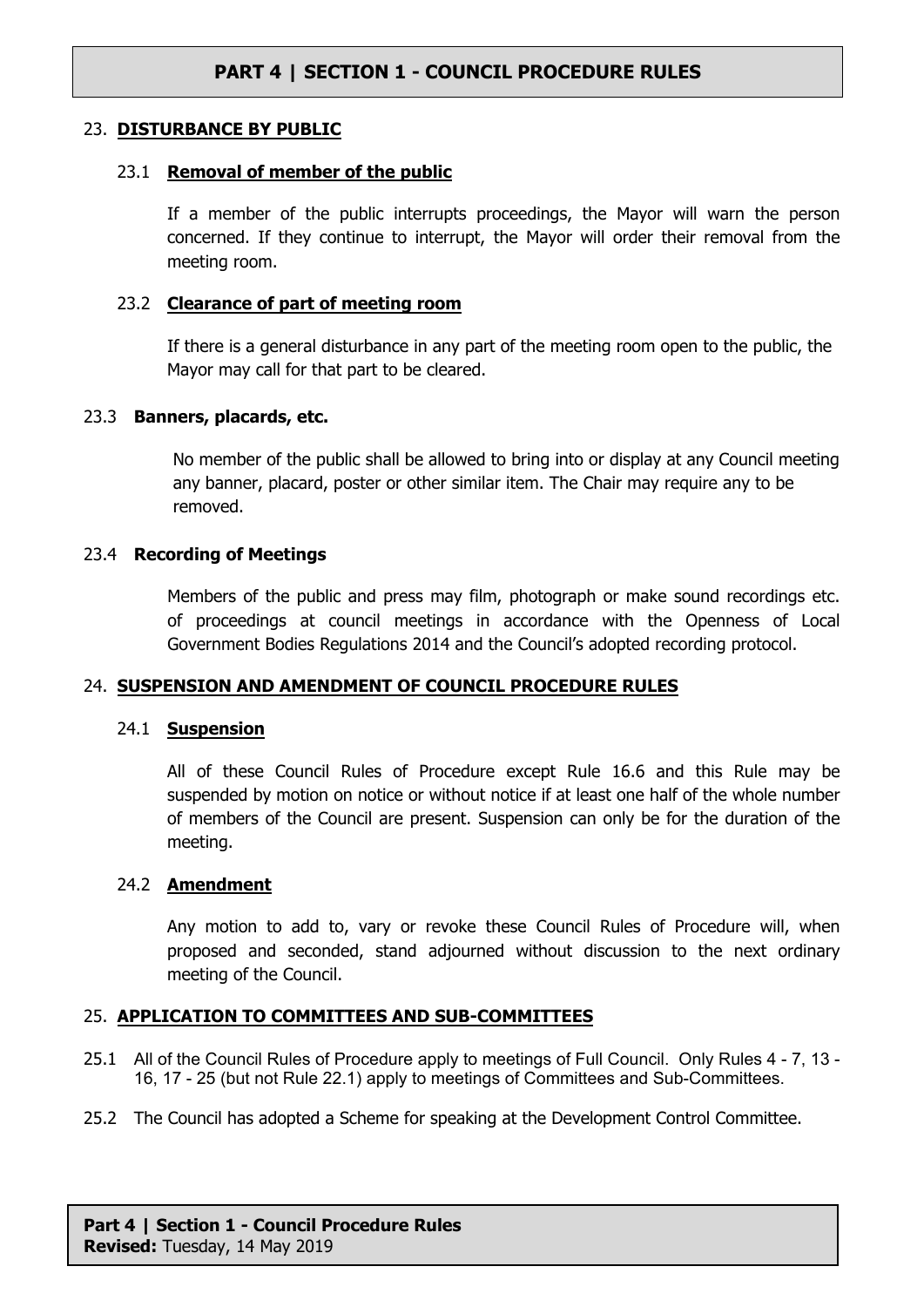## 26. **APPOINTMENT OF SUBSTITUTE MEMBERS ON COUNCIL BODIES**

- 26.1 The Council has formally adopted a Members' Substitute Scheme.
- 26.2 Without prejudice to the generality of the provisions below, the Scheme sets out in greater detail the application, nomination and appointment, attendance and voting procedures.
- 26.3 A copy of the Substitute Scheme is available from the Head of Law and Democracy. It is also available on the Council's website.

## 26.4 **Application**

The scheme will apply to all Committees, Sub-Committees and Working Groups of the Council except:

- (i) the Assessment, Determination and Review Sub-Committees; and
- (ii) the Licensing Sub-Committee;
- (iii) the Private Hire and Taxi Licensing Sub-Committee.

## 26.5 **Nomination and Appointment**

The Council, when establishing appointments to Committees and Working Groups of the Council, will also appoint substitutes for elected Members to those bodies on the nomination of the political group leaders. Substitutes to other Working Groups will be appointed by the establishing body, as appropriate. The substitutes themselves must also be elected members.

#### 26.6 **General Powers and Duties**

Appointed Substitutes will be permitted to attend any Council meeting or Panel and vote on behalf of the Member they are replacing.

- 26.6.1 A list of substitute Members will be agreed by the relevant Political Parties and forwarded to the Chief Executive and Head of Law and Democracy.
- 26.6.2 Substitutes for the Development Control Committee and Licensing and Regulatory must have received training before they can sit as a substitute.
- 26.6.3 Substitute members will have the powers and duties of any ordinary member but will not be able to exercise any special powers or duties exercisable by the person they are substituting.

#### 26.7 **Substitution**

Substitute members may attend meetings in that capacity only: